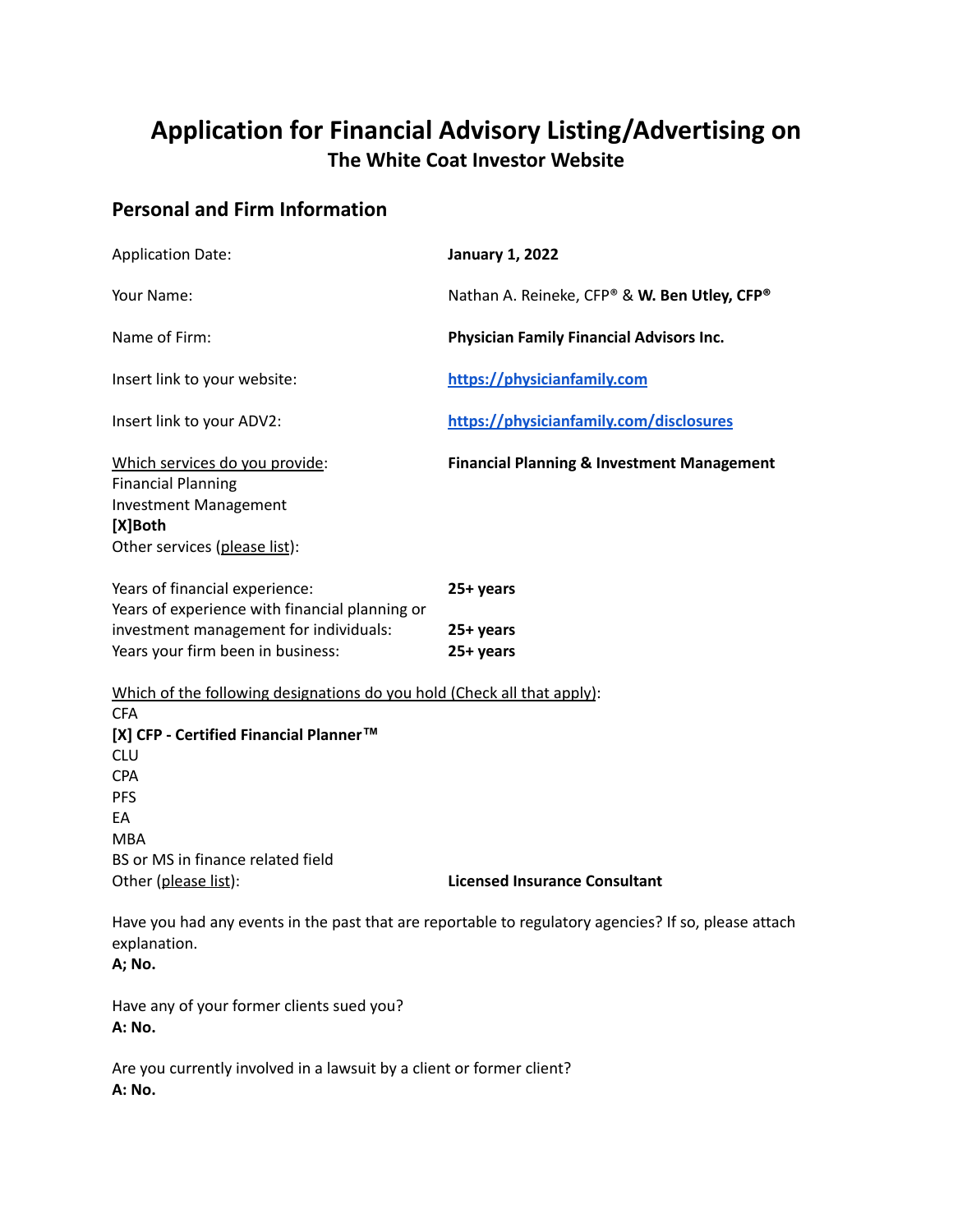### **Fee Structure**

How do you get paid (check all that apply): Commissions on investment products Commissions on insurance products Hourly rate Annual retainer Flat fee for financial plan AUM Fee [X] Other (Please list): **Level monthly membership fee**

How much do you charge? Please list your fee structure. If there is a range of possible fees readers can expect to pay, what is the range and what determines where in the range they would fall. If you use AUM fees, be sure to list what a reader would pay with \$100K, \$500K, \$1M, and \$2M in assets.

#### **A: Membership fees range from \$525 per month to \$975 per month, including investment advice. No asset-based charges.**

**All fees are clearly posted at <https://physicianfamily.com>.**

What is the minimum amount of assets required for you to take a client? **A: No minimum investment.**

If you receive payment for insurance product commissions, what percentage of your business revenue do they make up?

**A: 0% -We do not accept commissions.**

Do you consider yourself a fiduciary? **A: Yes - we are fiduciaries.**

Do you routinely sign a fiduciary agreement with clients? **A: Yes.**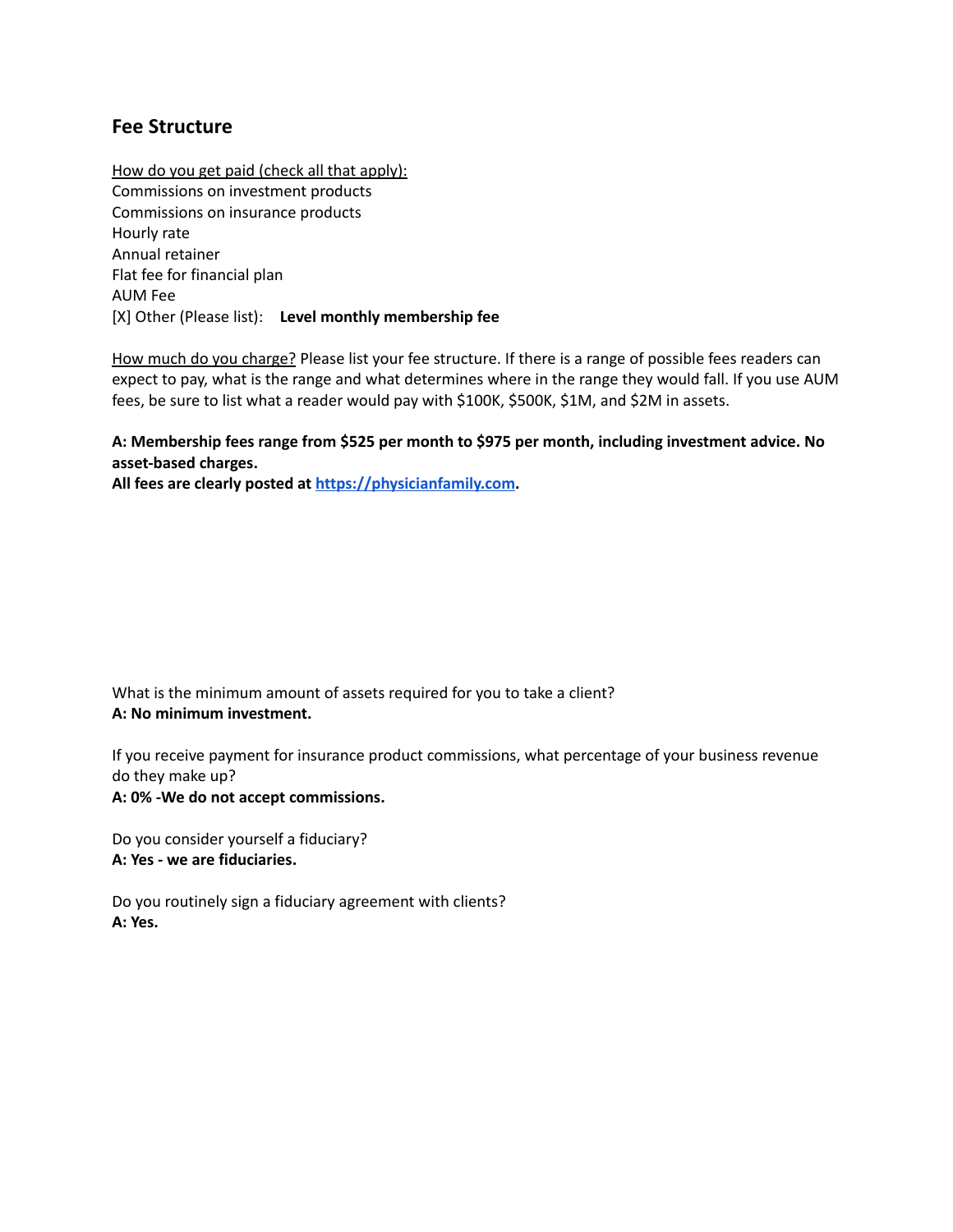## **Investment Philosophy**

Do you use tactical asset allocation? If so, please explain your process.

A: No - We believe in a buy-and-hold approach. Invested money is like soap: the less you touch it, the **more you keep.**

Do you believe you can time the market sufficiently well to beat a comparable low-cost index fund after fees?

**A: No - Index funds are the right way to invest.**

Do you pick individual stocks for clients? **A: No - Stock picking is a fool's errand.**

Do you believe most physicians should own a cash value life insurance policy of any type? If so, what type and why?

**A: No - We recommend term life insurance.**

Do you believe you can select mutual fund managers who can beat an index fund in the same asset class over the long term going forward?

**A: No - again, that's a fool's errand.**

What percentage of a typical client portfolio would you place into actively managed mutual funds or ETFs?

**A: 0% - We recommend index funds.**

What role do fees play in your selection of individual investments? **A: None - While we do manage investment accounts for clients who want that service, our fees are NOT based on amounts invested.**

What fund companies do you routinely use? (Check all that apply)

**[X] Vanguard [X] DFA** Bridgeway iShares Other (Please list):

Do you engage in tax-loss harvesting for clients in their taxable accounts? **A: Yes.**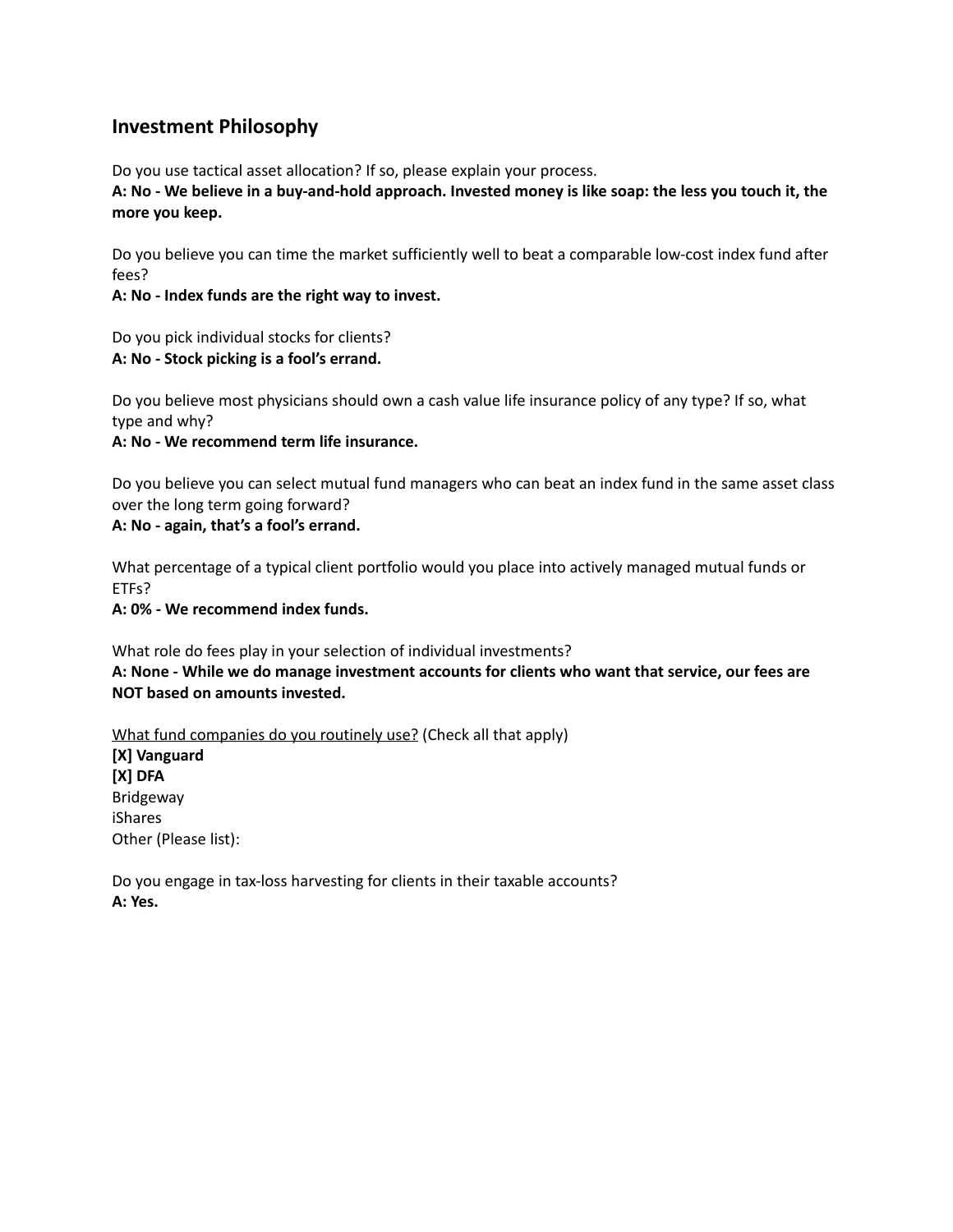# **Physician Specific Issues**

How many physicians and/or dentists are you currently advising? (i.e. managed assets of or met with in the last year):

**A: 198 attending allopathic medical doctors. We do NOT serve residents or dentists unless they are married to an attending allopathic medical doctor.**

What do you feel is your biggest value-add for a doctor?

**A: We help physician moms and dads save every dollar they will need for retirement and college, turning worries about taxes, investing and extra money into a feeling of financial security.**

Do you consider yourself qualified to give high-quality advice on all of the following student loan related issues: IBR, PAYE, REPAYE, PSLF, deferment, forbearance, and student loan refinancing? Why or why not? Is this advice included in your regular fees listed above?

**A: Yes - Our student loan specialist regularly addresses these issues for our clients..**

How many clients have you assisted with a Backdoor Roth IRA in the last year? **A: More than 100 backdoor Roths during 2021**

Which of the following accounts do you consider yourself an expert on? (check all that apply)

**[X]** 401(k) **[X]** 403(b) **[X]** 457(b) **[X]** Individual 401(k) **[X]** SEP-IRA **[X]** SIMPLE IRA **[X]** Traditional IRA **[X]** Roth IRA **[X]** HSA **[X]** Profit-sharing Plan **[X]** Defined Benefit/Cash Balance Plan **A: We routinely handle all of these account types.**

What steps do you proactively take in a market downturn to improve investor behavior? **A: We contact clients and encourage them to stay the course or invest more.**

Anything else that you would like me to take into consideration with regards to your application? (Attach additional documentation as desired)

- **● We are fiduciaries.**
- **● We are 100% fee-only.**
- **● We charge a monthly membership fee. No asset-based or "AUM" fees.**
- **● We only serve attending allopathic medical doctors and their immediate family.**
- **● We are a team with over 50 years of combined experience, averaging 10+ years experience.**
- **● Our passive, low cost, tax efficient, globally diversified investment approach is simple yet effective.**